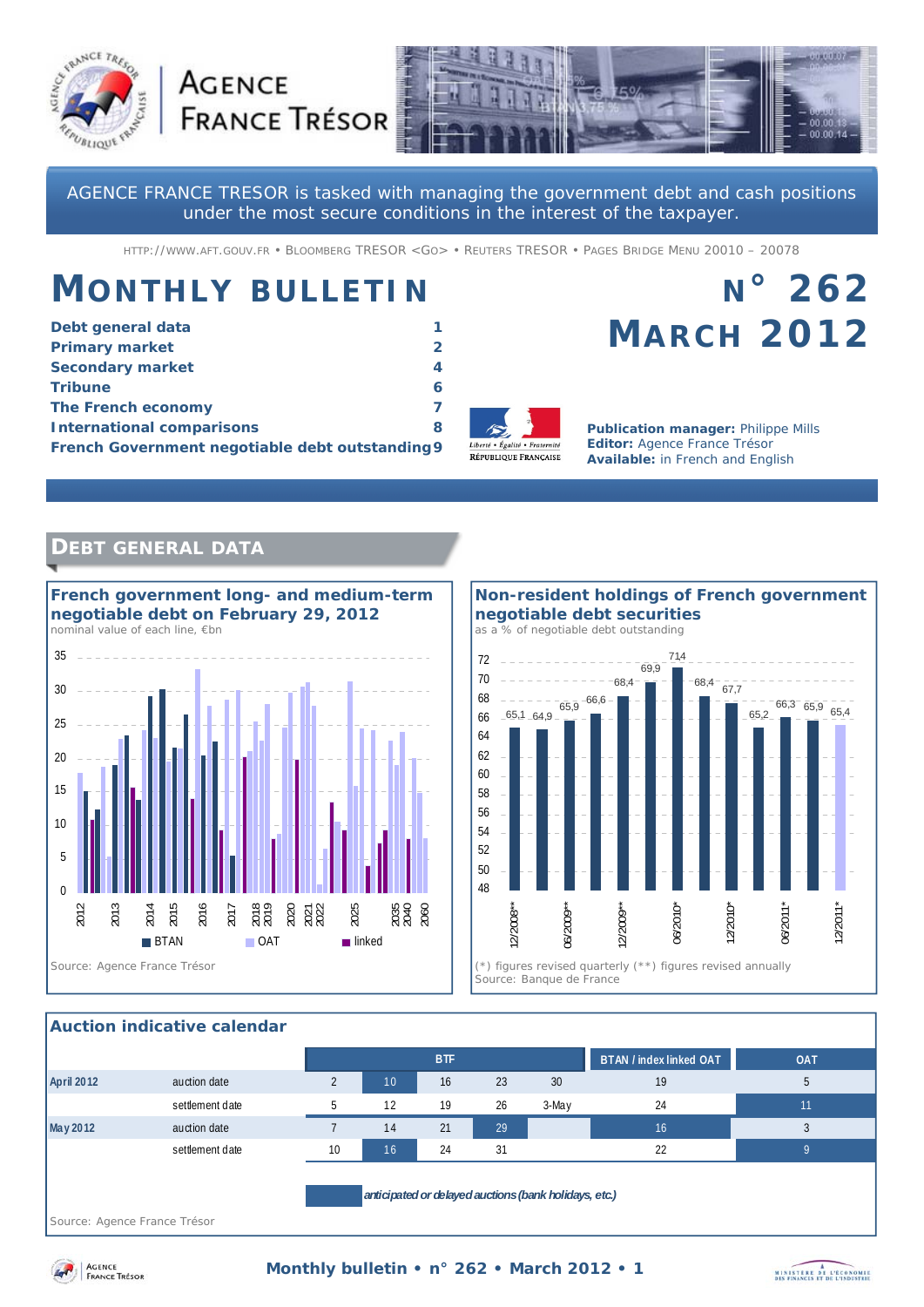## **NEWS BRIEF**

### **The ECB's Very-Long-Term Refinancing Operations stablise markets**

The European Central Bank keeps very close track of financial tensions. It continues, as it has since the crisis first erupted, to deploy its full arsenal of unconventional liquidity measures to safeguard financial stability in the euro area and the stability of the banking sector, along with the transmission channels of its conventional monetary policy.

In 2011, it cut its key rates, implemented its Securities Markets Programme on behalf of Spain and Italy and entered into a swap agreement with the other major central banks to stabilise market conditions. The ECB was very responsive to heightened refinancing tensions at the end of 2011. After the December European Summit reached a historic agreement to improve political and fiscal governance in the euro area, the ECB allocated €489bn to 523 European banks under a Very Long Term Refinancing Operation on 21 December. Then, on 29 February, it launched a second three-year programme that allocated €529bn to 800 banks.

These decisions were combined with other policy decisions by European leaders at the end of 2011 and in early 2012, including stronger fiscal consolidation policies in Italy and Spain following the election of new governments, the Greek debt restructuring deal and the new three-year financing programme.

All of these initiatives have undeniably boosted investor confidence in Europe.

This led to a significant easing of tensions, since the ECB's long-term refinancing operations had an effect on all markets through direct and indirect transmission channels. Tensions on the interbank market abated, as the 3-month Euribor-Eonia swap spread narrowed by 55 basis points to 0.43% between 21 December 2011 and 28 March 2012. These operations have also reduced refinancing risk for all euro area banks in 2012. The aggregate amount of liquidity offered stood at €1,018bn over three years, representing a net liquidity injection of €504bn. Easing tensions also reopened banks' access to bond markets, particularly for their covered bond issues.

Ultimately, these operations should sustain growth by providing credit for the economy and economic agents, meaning households, firms and public administrations. They should also attenuate the impact of banks' deleveraging.

These operations also indirectly facilitated European banks' purchases of peripheral countries' sovereign debt and sustained the fall in yields that started at the end of November, including yields on 10-year Italian bonds, which eased by 211 basis points to 5,13% on 28th of March.

Once again, these initiatives have demonstrated the effectiveness of the ECB in euro area monetary policy management, which has increased economic operators' confidence and stabilised markets.

## **PRIMARY MARKET**

### **Long- and medium-term financing over the year on February 29, 2012**







AGENCE **FRANCE TRESOR** 

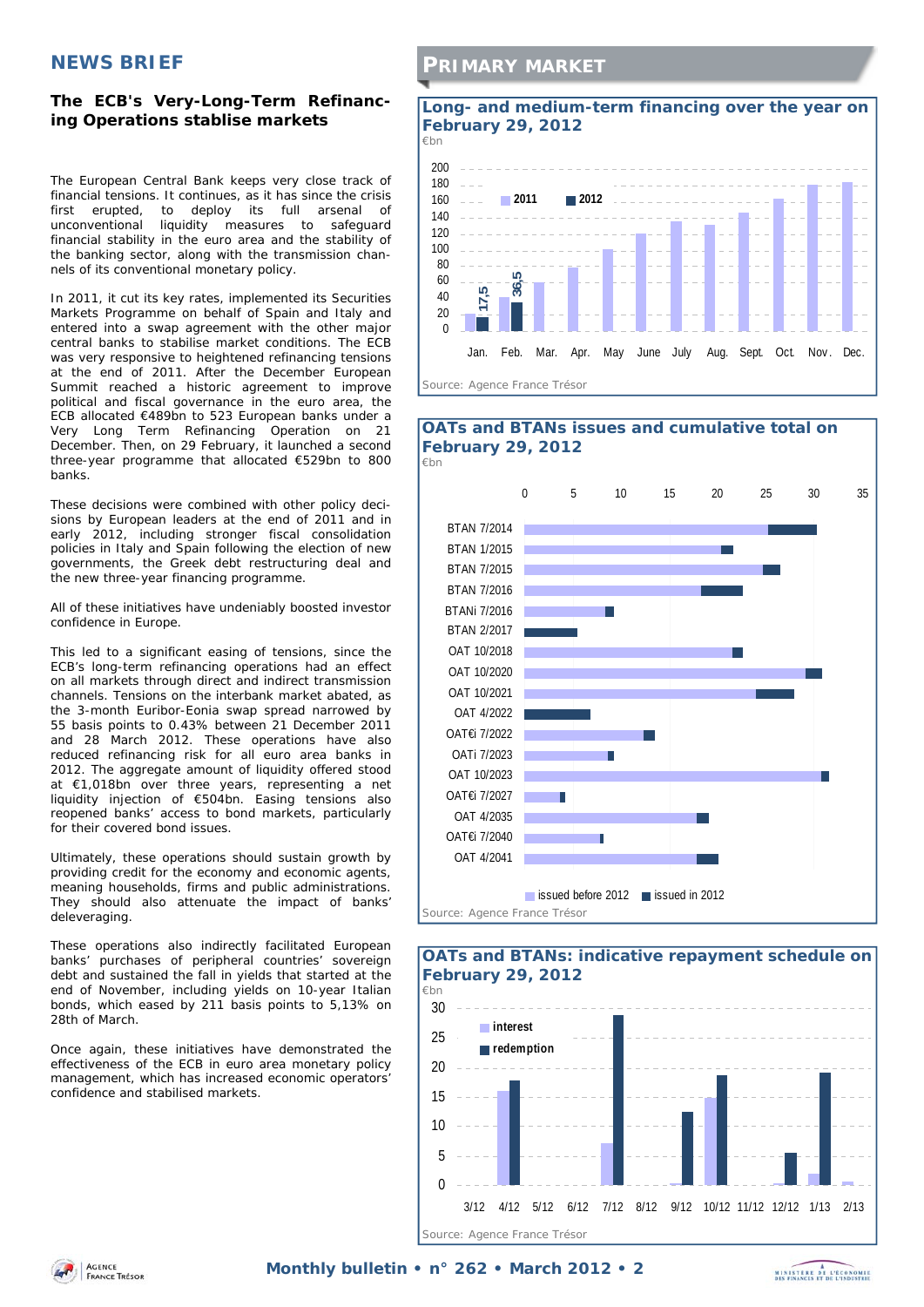| <b>OAT and BTAN auctions - February 2012</b> |                  |             |              |                          |                     |              |                  |               |                |
|----------------------------------------------|------------------|-------------|--------------|--------------------------|---------------------|--------------|------------------|---------------|----------------|
| $\epsilon$ m                                 |                  |             |              |                          |                     |              |                  |               |                |
|                                              | OAT 7 years      | OAT 8 years | OAT 10 years | <b>BTAN 2 years</b>      | <b>BTAN 3 years</b> | BTAN 5 years | OAT€i 10 years   | OATi 11 years | OAT€i 15 years |
|                                              | 10/25/2018       | 10/25/2020  | 4/25/2022    | 7/12/2014                | 1/15/2015           | 2/25/2017    | 7/25/2022        | 7/25/2023     | 7/25/2027      |
| <b>EUR million</b>                           | 4,25%            | 2,50%       | 3,00%        | 3,00%                    | 2,50%               | 1,75%        | 1,10%            | 2,10%         | 1,85%          |
| <b>Auction date</b>                          | 2/2/2012         | 2/2/2012    | 2/2/2012     | 2/16/2012                | 2/16/2012           | 2/16/2012    | 2/16/2012        | 2/16/2012     | 2/16/2012      |
| Settlement date                              | 2/7/2012         | 2/7/2012    | 2/7/2012     | 2/21/2012                | 2/21/2012           | 2/21/2012    | 2/21/2012        | 2/21/2012     | 2/21/2012      |
| <b>Amount announced</b>                      | $<6,500--8,000>$ |             |              | $< 7,000 - 8,500 >$      |                     |              | $<1,300 - 1,800$ |               |                |
| Bid amount                                   | 4,386            | 4,998       | 9,730        | 4,935                    | 4,410               | 10,000       | 1,296            | 1,045         | 0,980          |
| Amount served                                | 1,011            | 1,253       | 5,698        | 2,090                    | 1,335               | 5,025        | 0,630            | 0,605         | 0,470          |
| NCTs after auction                           | 75               | 377         | 1,142        | 0                        | 0                   | 552          | 0                | $\Omega$      | 0              |
| <b>Total issued amount</b>                   | 1,086            | 1,630       | 6,840        | 2,090                    | 1,335               | 5,577        | 0,630            | 0,605         | 0,470          |
| Bid-to-cover ratio                           | 4.34             | 3.99        | 1.71         | 2.36                     | 3.30                | 1.99         | 2.06             | 1.73          | 2.09           |
| Weighted average price                       | 111.06%          | 96.90%      | 98.90%       | 104.97%                  | 104.01%             | 99.13%       | 99.73%           | 110.44%       | 106.45%        |
| Yield to maturity                            | 2.44%            | 2.91%       | 3.13%        | 0.89%                    | 1.09%               | 1.93%        | 1.13%            | 1.12%         | 1.38%          |
| Indexation coefficient*                      |                  | ٠           |              | $\overline{\phantom{a}}$ | ٠                   | $\sim$       | 1.05282          | 1.07557       | 1.03751        |
| ' as of the settlement date                  |                  |             |              |                          |                     |              |                  |               |                |
| Source: Agence France Trésor                 |                  |             |              |                          |                     |              |                  |               |                |

### **BTF auctions – February 2012**  *€m*

|                            | <b>BTF</b> | <b>BTF</b>     | <b>BTF</b> | <b>BTF</b> |
|----------------------------|------------|----------------|------------|------------|
| <b>EUR</b> million         | 3 month    | 6 month        | 9 month    | 12 month   |
| <b>Auction date</b>        | 2/6/2012   | 2/6/2012       |            | 2/6/2012   |
| <b>Issue</b>               | 13 weeks   | 26 weeks       |            | 52 weeks   |
| Settlement date            | 2/9/2012   | 2/9/2012       |            | 2/9/2012   |
| Maturity                   | 5/10/2012  | 8/9/2012       |            | 2/7/2013   |
| Amount served              | 4,200      | 2,004          |            | 2.045      |
| NCTs after auction         | 443        | 293            |            | 339        |
| <b>Total issued amount</b> | 4,643      | 2,297          |            | 2,384      |
| Weighted average rate      | 0.145%     | 0.249%         |            | 0.436%     |
| <b>Auction date</b>        | 2/13/2012  | 2/13/2012      |            | 2/13/2012  |
| <b>Issue</b>               | 12 weeks   | 25 weeks       |            | 51 weeks   |
| Settlement date            | 2/16/2012  | 2/16/2012      |            | 2/16/2012  |
| Maturity                   | 5/10/2012  | 8/9/2012       |            | 2/7/2013   |
| Amount served              | 4,208      | 2,275          |            | 2,204      |
| <b>NCTs after auction</b>  | 215        | $\overline{0}$ |            | 108        |
| <b>Total issued amount</b> | 4,423      | 2,275          |            | 2,312      |
| Weighted average rate      | 0.142%     | 0.228%         |            | 0.408%     |
| <b>Auction date</b>        | 2/20/2012  | 2/20/2012      | 2/20/2012  | 2/20/2012  |
| <b>Issue</b>               | 13 weeks   | 24 weeks       | 34 weeks   | 50 weeks   |
| Settlement date            | 2/9/1900   | 2/9/1900       | 2/9/1900   | 2/23/2012  |
| Maturity                   | 5/24/2012  | 8/9/2012       | 10/18/2012 | 2/7/2013   |
| Amount served              | 4,207      | 1,504          | 1,202      | 1,115      |
| <b>NCTs after auction</b>  | 307        | 18             | 37         | 26         |
| <b>Total issued amount</b> | 4,514      | 1,522          | 1,239      | 1,141      |
| Weighted average rate      | 0.127%     | 0.228%         | 0.290%     | 0.380%     |
| <b>Auction date</b>        | 2/27/2012  | 2/27/2012      |            | 2/27/2012  |
| <b>Issue</b>               | 12 weeks   | 23 weeks       |            | 49 weeks   |
| Settlement date            | 2/9/1900   | 2/9/1900       |            | 3/1/2012   |
| Maturity                   | 5/24/2012  | 8/9/2012       |            | 2/7/2013   |
| Amount served              | 4,206      | 1,203          |            | 2,105      |
| <b>NCTs after auction</b>  | 675        | 152            |            | 356        |
| <b>Total issued amount</b> | 4,881      | 1,355          |            | 2,461      |
| Weighted average rate      | 0.118%     | 0.203%         |            | 0.361%     |

*Source: Agence France Trésor* 

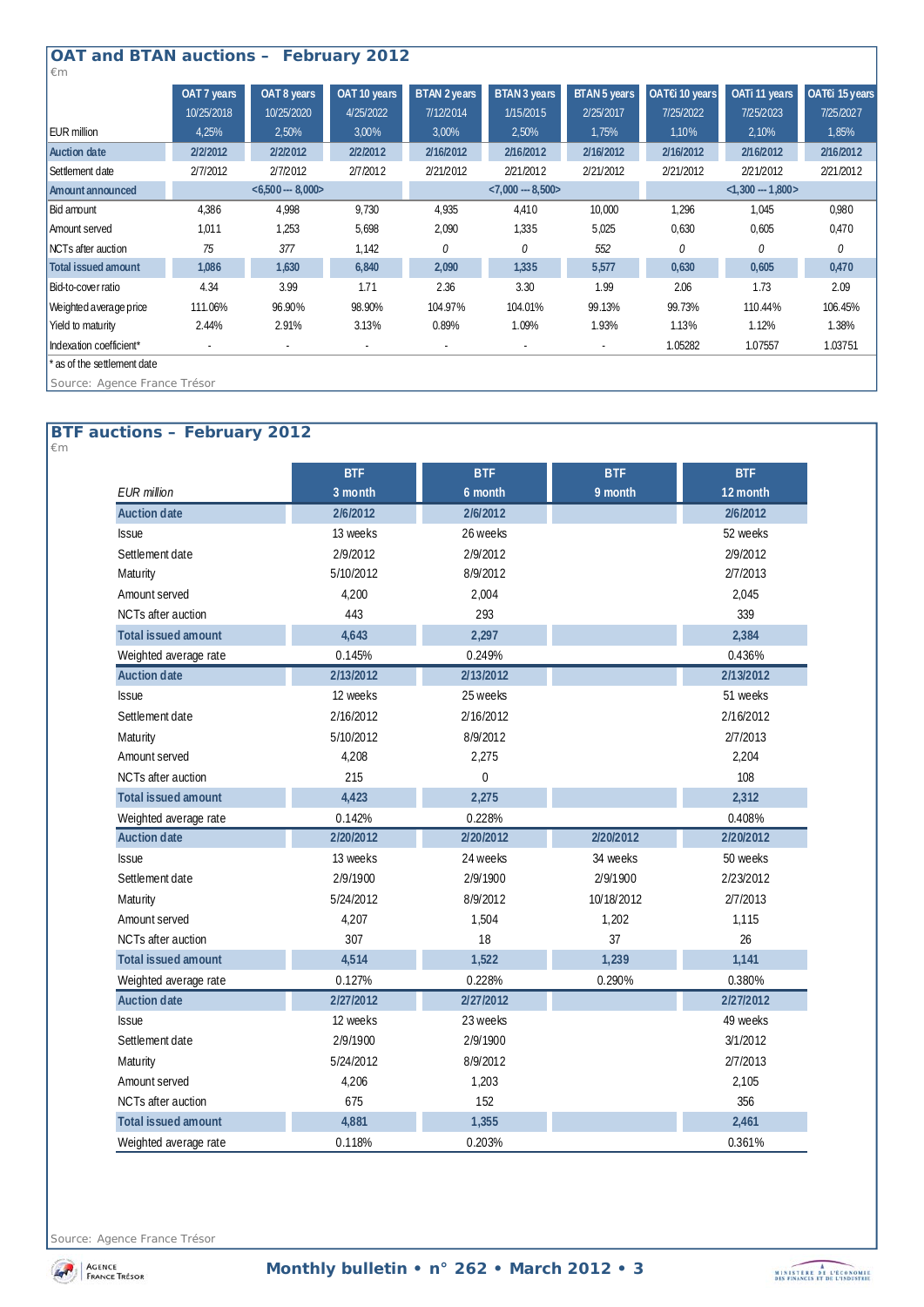# **SECONDARY MARKET**





### **Breakeven inflation**



(1) difference between the yield of the OAT 3.75% April 2017 and the yield of the OATi 1% July 2017 (2) difference between the yield of the OAT 4.25% April 2019 and the yield

of the OAT€i 2.25% July 2020

(3) difference between the yield of the OAT 5.5% April 2029 and the yield of the OATi 3.4% July 2029

(4) difference between the yield of the OAT 5.75% October 2032 and the yield of the OAT€i 3.15% July 2032

#### *Source: Bloomberg*

| $\not\varepsilon$ bn                    | Negotiable government debt and swaps |             |             |             |             |             |             |                        |                         |
|-----------------------------------------|--------------------------------------|-------------|-------------|-------------|-------------|-------------|-------------|------------------------|-------------------------|
|                                         | end<br>2005                          | end<br>2006 | end<br>2007 | end<br>2008 | end<br>2009 | end<br>2010 | end<br>2011 | end of January<br>2012 | end of February<br>2012 |
| Negotiable government debt outstanding  | 877                                  | 877         | 921         | 1,017       | 1,148       | 1,229       | 1,313       | 1,316                  | 1,334                   |
| of which index-linked securities        | 90                                   | 110         | 132         | 152         | 148         | 159         | 166         | 168                    | 170                     |
| OAT                                     | 593                                  | 610         | 641         | 681         | 719         | 816         | 888         | 897                    | 908                     |
| <b>BTAN</b>                             | 189                                  | 200         | 202         | 198         | 215         | 226         | 247         | 241                    | 250                     |
| <b>BTF</b>                              | 95                                   | 66          | 78          | 138         | 214         | 187         | 178         | 178                    | 176                     |
| <b>Swaps outstanding</b>                | 52                                   | 44          | 42          | 28          | 20          | 16          | 13          | 11                     | 11                      |
| Average maturity of the negotiable debt |                                      |             |             |             |             |             |             |                        |                         |
| before swaps                            | 6 years                              | 7 years     | 7 years     | 6 years     | 6 years     | 7 years     | 7 years     | 7 years                | 7 years                 |
|                                         | 267 days                             | 45 days     | 51 days     | 292 days    | 246 days    | 68 days     | 57 days     | 80 days                | 61 days                 |
| after swaps                             | 6 years                              | 7 years     | 7 years     | 6 years     | 6 years     | 7 years     | 7 years     | 7 years                | 7 years                 |
| $\sim$<br>$\sim$<br>$ -$                | 228 days                             | 16 days     | 29 days     | 276 days    | 233 days    | 60 days     | 52 days     | 75 days                | 56 days                 |

#### *Source: Agence France Trésor*

AGENCE **FRANCE** TRESOR

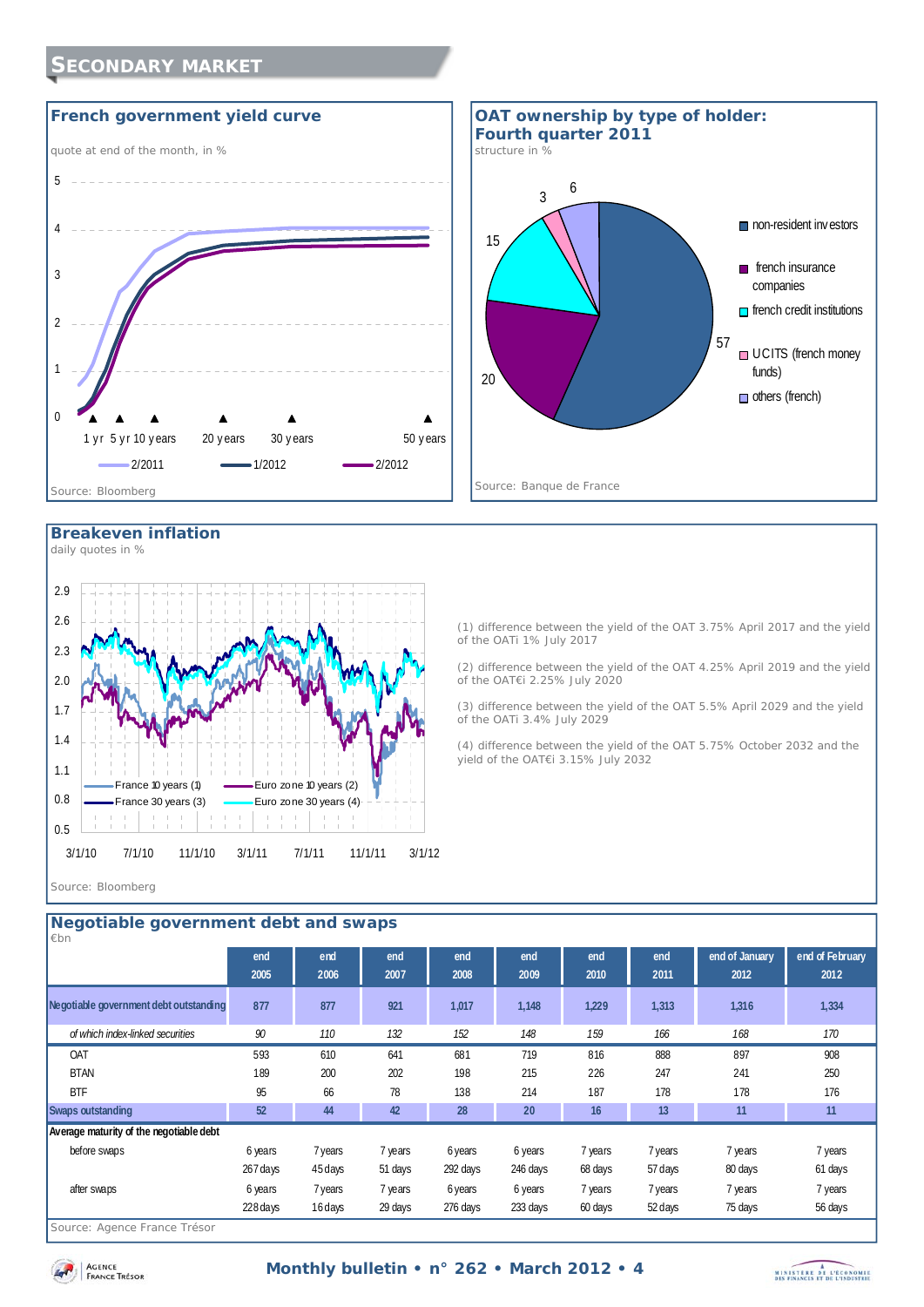

**Primary dealers, monthly fixed-rate repo transactions** 

![](_page_4_Figure_2.jpeg)

![](_page_4_Figure_3.jpeg)

![](_page_4_Figure_4.jpeg)

*Source: Euroclear France* 

![](_page_4_Picture_8.jpeg)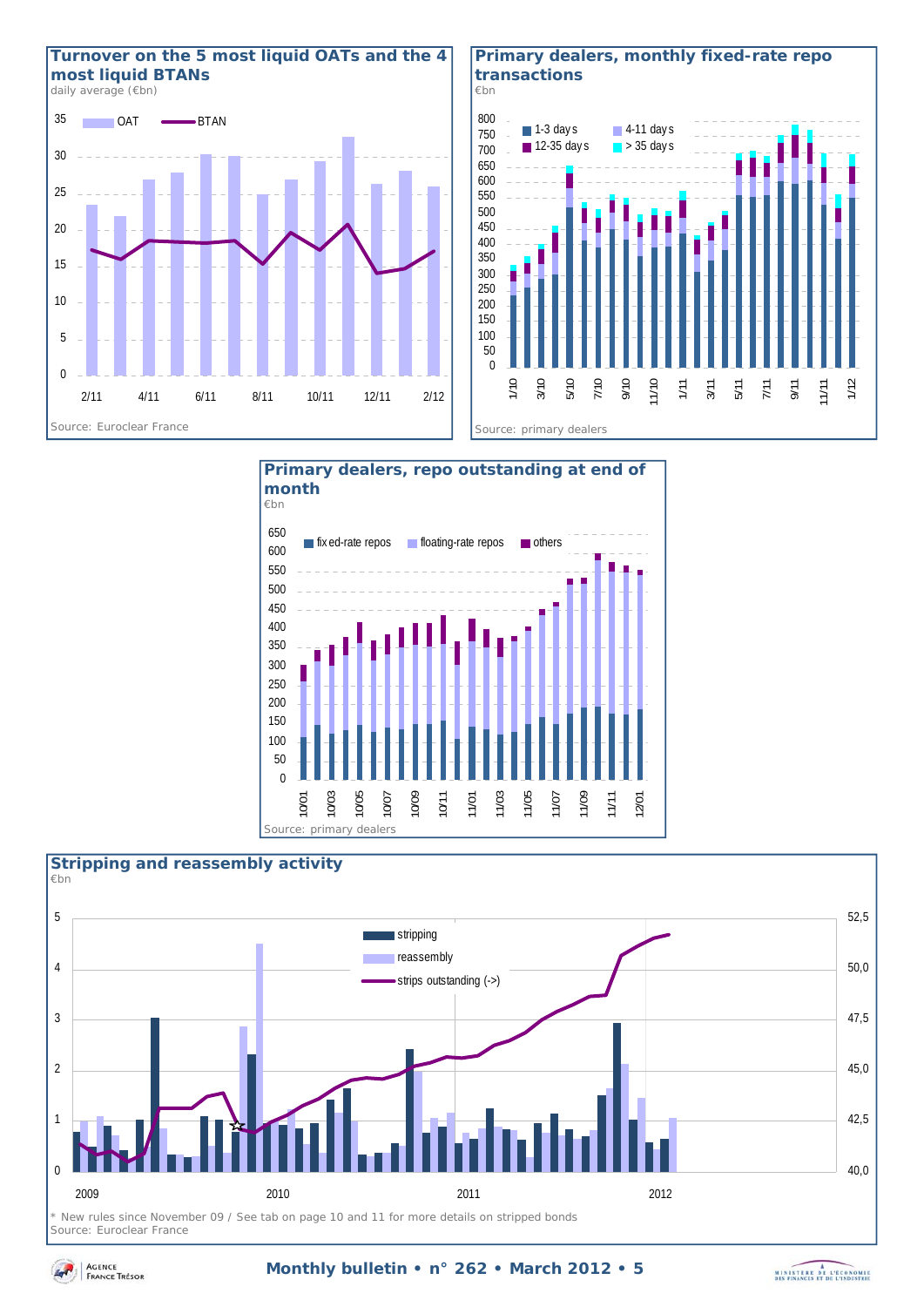# **Oil price hikes: How vulnerable is the French economy?**

### By Olivier Bizimana , Economist, Morgan Stanley

Oil prices have increased sharply since the end of January, with Brent crude prices surging 15% to US\$127 per barrel mid-March, amid concerns about international tensions with Iran over its nuclear programme. Oil prices denominated in euro, in both nominal and real terms, have reached higher levels than those observed in the 1970s and 1980s, and even the most recent record high in 2008, which raises the spectre of another oil shock that may aggravate the economic downturn. Is the French economy on the verge of an oil price shock ?

In our view, the current surge in oil prices is not an 'oil price shock'. The absolute level should not necessarily be seen as a shock. What matters most is the magnitude of the changes in the price. For example, during the first and second oil shock, oil prices (in constant euros of 2008) spiked more than 300% between the last quarter of 1973 and the first quarter of 1974, and 100% between late 1978 and mid-1979. The current rise in oil prices is much more modest (10% since late 2011). The methodology proposed by James Hamilton (1996) to assess oil shocks, which consists of calculating the net increase in oil prices (defined as the amount by which oil prices have increased in a given quarter compared to their maximum value over the previous four quarters), suggests that the recent oil price hike (in euros) should not be considered a shock<sup>1</sup>. This method shows an increase in real oil prices of around 9% in the first quarter 2012,

compared to 140% and 38% during the first and second oil price shocks, respectively. Still, if the oil price rise persists, it is likely to affect economic activity negatively.

**How do hikes in oil price affect real economic activity?** The most important transmission mechanism of oil price hikes to real economic activity is through the supply-side. Oil is an important input factor in the production process, which is not easily substitutable, especially in the short run. Hence, a surge in oil prices increases the costs of production. Companies may reduce their production and other costs, including employment, which would lower demand as well. What's more, an increase in oil prices has other negative demand effects, as it leads to a deterioration in the terms of trade. The rise in the cost of imported goods reduces national income, and hence lowers domestic demand, to the extent that lower savings or higher borrowing do not compensate this decline. At the moment, it is too early to observe empirically all these effects, as the rise in the oil price is recent.

**How vulnerable is the French economy?** The structural changes over the past decades suggest that the French economy is much more resilient at present to oil price

![](_page_5_Figure_8.jpeg)

![](_page_5_Figure_9.jpeg)

variations. Indeed, France has significantly reduced its dependency on oil since the 1970s. The oil intensity of the French economy, measured as a ratio of oil consumption to GDP, declined by more than 65% from its peak in 1973 until the end of 2010. This fall reflects notably inter-industry shifts as well as increasing substitution of oil by other energy sources. The share of the manufacturing sector in total value added dropped from 22% in 1970s to about 10% in 2011, whereas the share of the services sector increased by 20 percentage points to 85% in 2011. However, oil remains an important source of energy: it represented around 30% of the total consumption of primary energy in 2010, against 43% for electricity (nuclear, hydraulic, wind and photovoltaic). Therefore, a sharp increase in oil prices may still have a significant impact on real economic activity. For example, Barlet and Crusson (2007) found that a 100% oil price increase leads to a decline of the French real GDP of around 0.7% after one quarter<sup>2</sup>.

1 See James Hamilton (1996), "This is what happened to the oil price-macroeconomy relationship", *Journal of Monetary Economy*, 38, pp.215-220.

<sup>2</sup> Barlet, M. and L., Crusson (2007): "Quel impact des prix du pétrole sur la croissance française?", INSEE, DT G 2007/04.

NB: this Agence France Trésor forum offers economists an opportunity to express their personal opinion. Thus, the above article strictly reflects the author's view, and should not be construed as expressing the viewpoints of Agence France Trésor or the Ministry of the Economy, Industry and Employment.

![](_page_5_Picture_14.jpeg)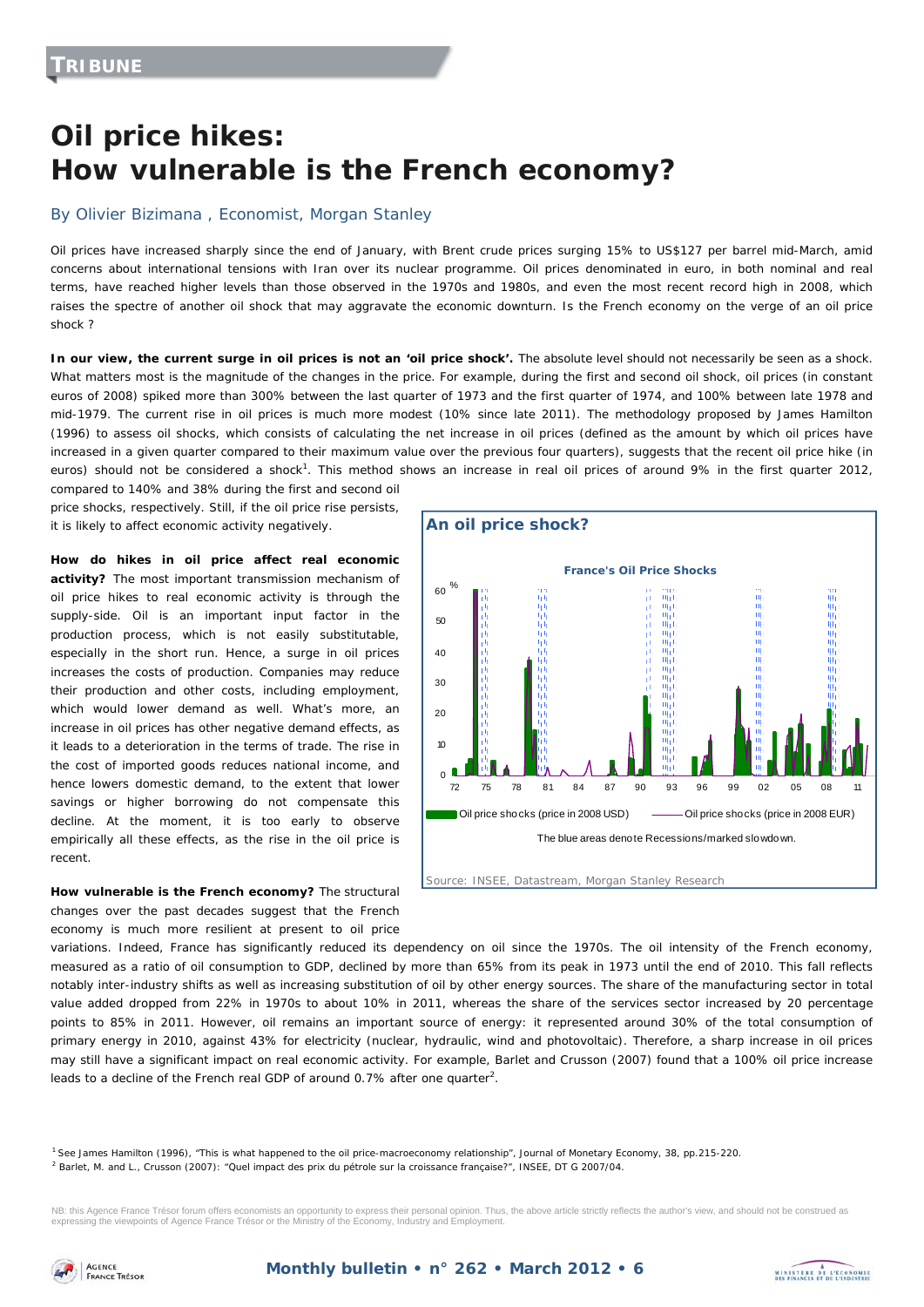### **Macro-economic forecast**

*Real growth rate as a %* 

|                              | 2010 | 2011 |            | 2012 |
|------------------------------|------|------|------------|------|
|                              |      |      | <b>PLF</b> | Prev |
| French GDP                   | 1.5  | 1.75 | 1.0        | 0.7  |
| House hold consumption       | 1.3  | 1.0  | 1.0        |      |
| <b>Business investment</b>   | 2.4  | 4.9  | 2.2        |      |
| Exports                      | 9.7  | 4.2  | 3.3        |      |
| <b>Imports</b>               | 8.8  | 5.4  | 2.7        |      |
| Consumer prices              | 1.5  | 2.1  | 1.7        | 1.7  |
| (on an annual average basis) |      |      |            |      |

*Source: 2012 Budget Bill, Ministry of the Economy, Finance and Industry* 

![](_page_6_Figure_5.jpeg)

*Variation in %* 

![](_page_6_Figure_7.jpeg)

![](_page_6_Figure_8.jpeg)

*Source: Ministry of the Budget, Public Accounts and State Reform* 

### Industrial output\*, year-on-year -0.6% **1/2012** Household consumption, year-on-year -2.4% **1/2012** Unemployment rate (ILO) 9.8% **12/2011** Consumer prices, year-on-year all items 2.3% **1/2012** all items excluding tobacco 2.2% **1/2012** Trade balance, fob-fob, sa **12/2012** -5.3€bn **12/2012** " " -5.1€bn **11/2012** Current account balance, sa **1/2012** -4.2€bn **1/2012** " " -2.8€bn **12/2011** 10-year constant maturity rate (TEC10) 2.94% **02/29/2012** 3-month interest rate (Euribor) 0.983% **02/29/2012** EUR / USD 1.3443 **02/29/2012** EUR / JPY 107.92 **02/29/2012 Recent economic indicators** *\**manufactured goods */ Source: Insee, Ministry of the Economy, Finance and Industry, Banque de France*

### **Euro exchange rate**

![](_page_6_Figure_12.jpeg)

![](_page_6_Figure_13.jpeg)

# **Public finance: general government deficit**

*nomy, Finance and Industry* 

![](_page_6_Picture_17.jpeg)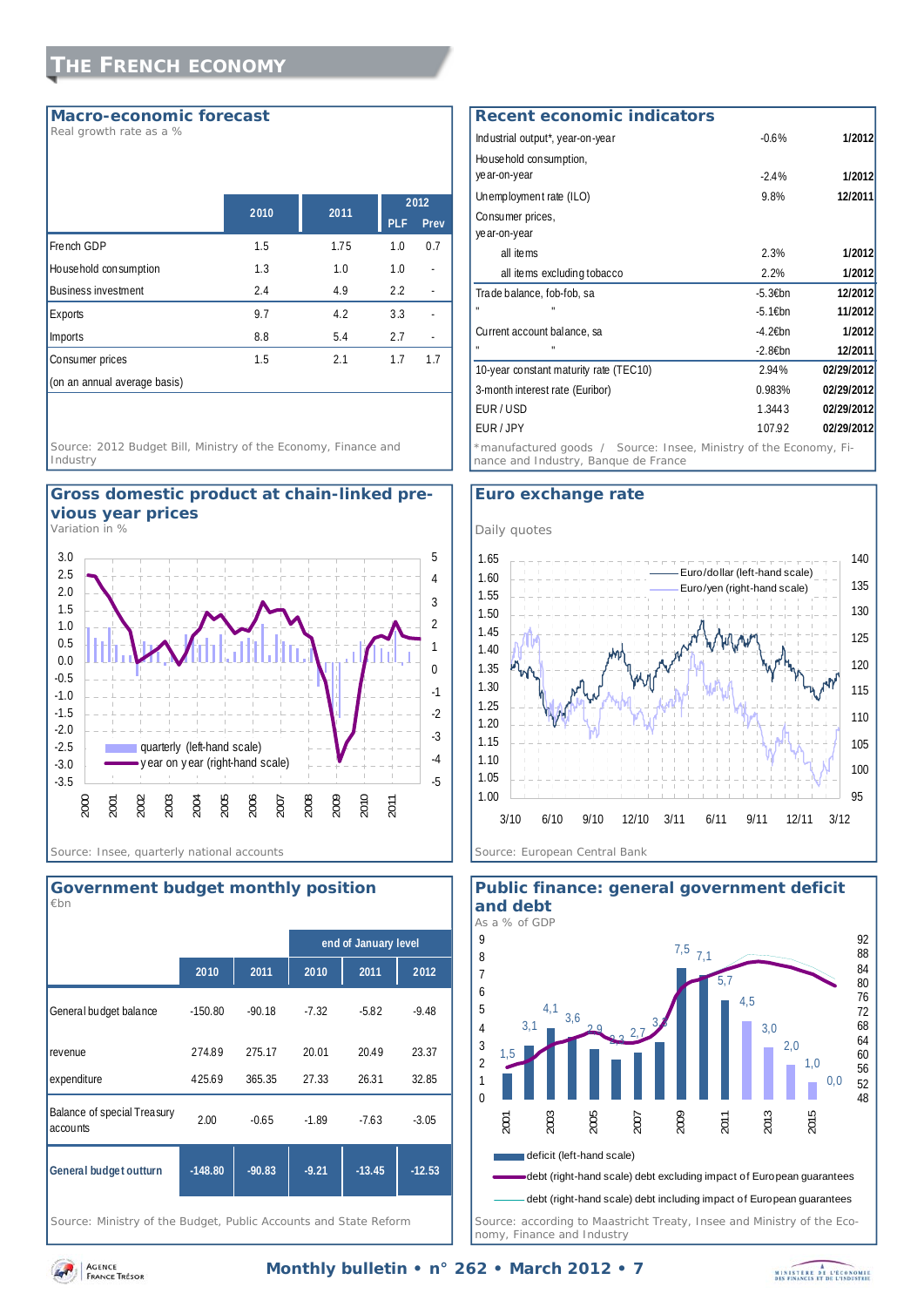# **Timetable for the release of French economic indicators**

| Timetable for the release of French economic indicators    |                                                            |  |  |  |
|------------------------------------------------------------|------------------------------------------------------------|--|--|--|
| <b>April 2012</b>                                          | <b>May 2012</b>                                            |  |  |  |
| 01/08 Foreign trade in February                            | 05/09 Foreign trade in March                               |  |  |  |
| 04/10 Industrial output in February                        | 05/10 Industrial output in March                           |  |  |  |
| 04/12 Balance of payments in February                      | 05/11 Industrial investments: April 2012                   |  |  |  |
| 04/12 Consumer prices: index for March                     | 05/14 Balance of payments in March                         |  |  |  |
| 04/17 Inflation (HICP): March index                        | 05/15 Consumer prices: index for April                     |  |  |  |
| 04/23 Industrial trends: April survey                      | 05/15 Quarterly national accounts: first results Q1-2012   |  |  |  |
| 04/24 Industrial trends: quarterly survey for April        | 05/15 Payroll employment: provisional results Q1-2012      |  |  |  |
| 04/24 Household confidence survey: April survey            | 05/16 Inflation (HICP): April index                        |  |  |  |
| 04/24 New building starts in March                         | 05/24 Industrial trends: monthly survey for May            |  |  |  |
| 04/26 Job seekers in March                                 | 05/25 Household confidence survey: May survey              |  |  |  |
| 04/27 Household consumption of manufactured goods in March | 05/30 Job seekers in April                                 |  |  |  |
|                                                            | 05/30 New building starts in April                         |  |  |  |
|                                                            | 05/31 Household consumption of manufactured goods in April |  |  |  |

*Source: Insee, Eurostat*

# **INTERNATIONAL COMPARISONS**

![](_page_7_Figure_4.jpeg)

![](_page_7_Figure_5.jpeg)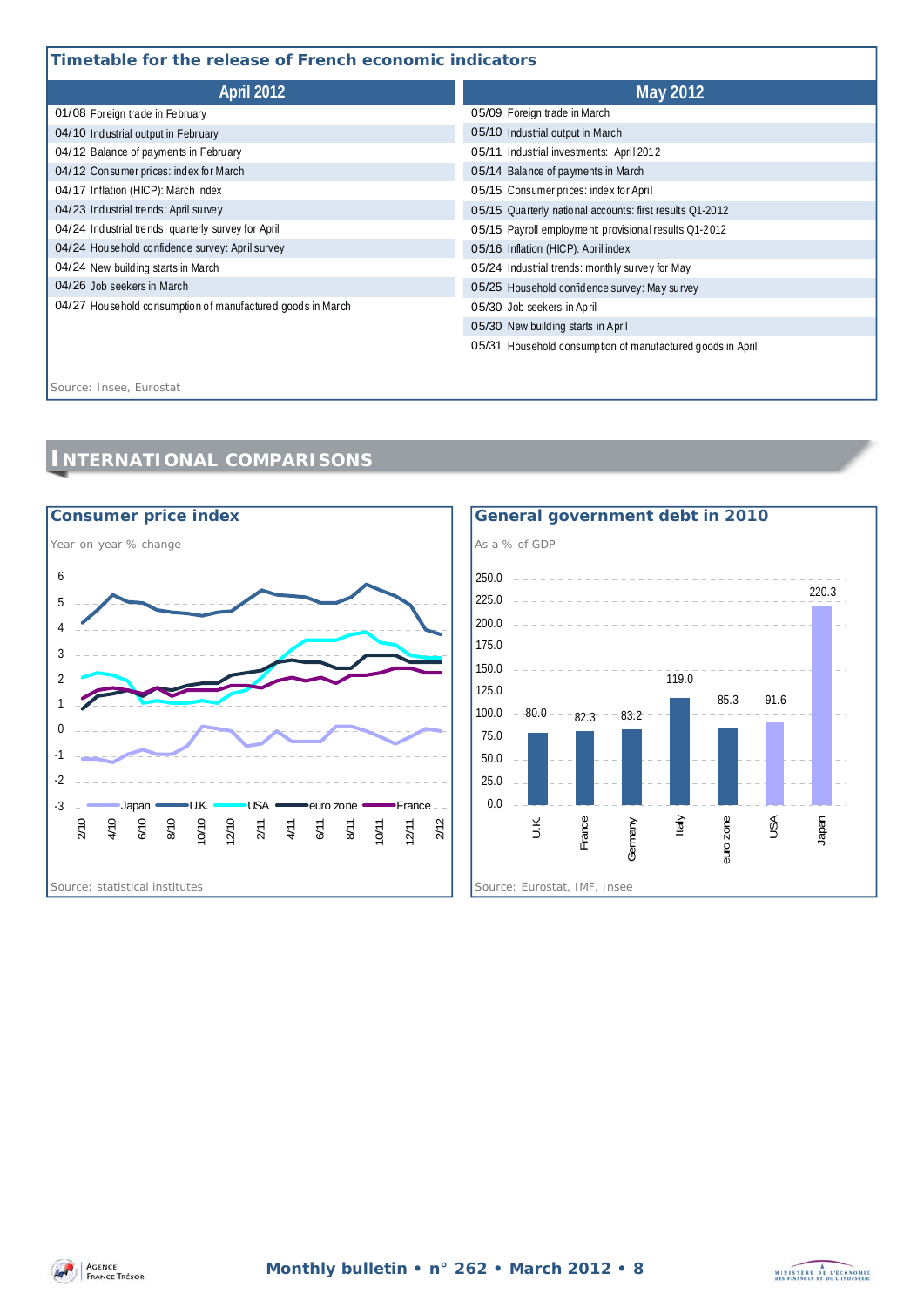# **Treasury notes at February 29, 2012**

*In euros* 

| <b>ISIN CODE</b><br>Euroclear France | <b>Bond</b>                  | Outstanding       | Inde xation<br>coefficient | Face value    |
|--------------------------------------|------------------------------|-------------------|----------------------------|---------------|
|                                      | Maturity 2012                | 27,562,000,000    |                            |               |
| FR0109970386                         | BTAN 4,5% 12 July 2012       | 15,160,000,000    |                            |               |
| FR0118153370                         | BTAN 0,75% 20 September 2012 | 12,402,000,000    |                            |               |
|                                      | Maturity 2013                | 56,328,000,000    |                            |               |
| FR0113087466                         | BTAN 3,75% 12 January 2013   | 19,088,000,000    |                            |               |
| FR0114683842                         | BTAN 4,5% 12 July 2013       | 23,454,000,000    |                            |               |
| FR0119580019                         | BTAN 2% 25 September 2013    | 13,786,000,000    |                            |               |
|                                      | Maturity 2014                | 59,466,000,000    |                            |               |
| FR0116114978                         | BTAN 2,5% 12 January 2014    | 29, 197, 000, 000 |                            |               |
| FR0116843535                         | BTAN 3% 12 July 2014         | 30,269,000,000    |                            |               |
|                                      | Maturity 2015                | 48,112,000,000    |                            |               |
| FR0117836652                         | BTAN 2,5% 15 January 2015    | 21,605,000,000    |                            |               |
| FR0118462128                         | BTAN 2% 12 July 2015         | 26,507,000,000    |                            |               |
|                                      | Maturity 2016                | 52,563,456,460    |                            |               |
| FR0119105809                         | BTAN 2,25% 25 February 2016  | 20,459,000,000    |                            |               |
| FR0119580050                         | BTAN 2,5% 25 July 2016       | 22,553,000,000    |                            |               |
| FR0119105791                         | BTANi 0,45% 25 July 2016     | 9,551,456,460 (1) | 1.02903                    | 9,282,000,000 |
|                                      | Maturity 2017                | 5,577,000,000     |                            |               |
| FR0120473253                         | BTAN 1,75% 25 February 2017  | 5,577,000,000     |                            |               |

| Total Treasury notes             | 249,608,456,460      |
|----------------------------------|----------------------|
| <b>Average maturity of BTANs</b> | 2 years and 164 days |

(1) Indexed bonds outstanding = face value x indexation coefficient

![](_page_8_Picture_6.jpeg)

![](_page_8_Picture_9.jpeg)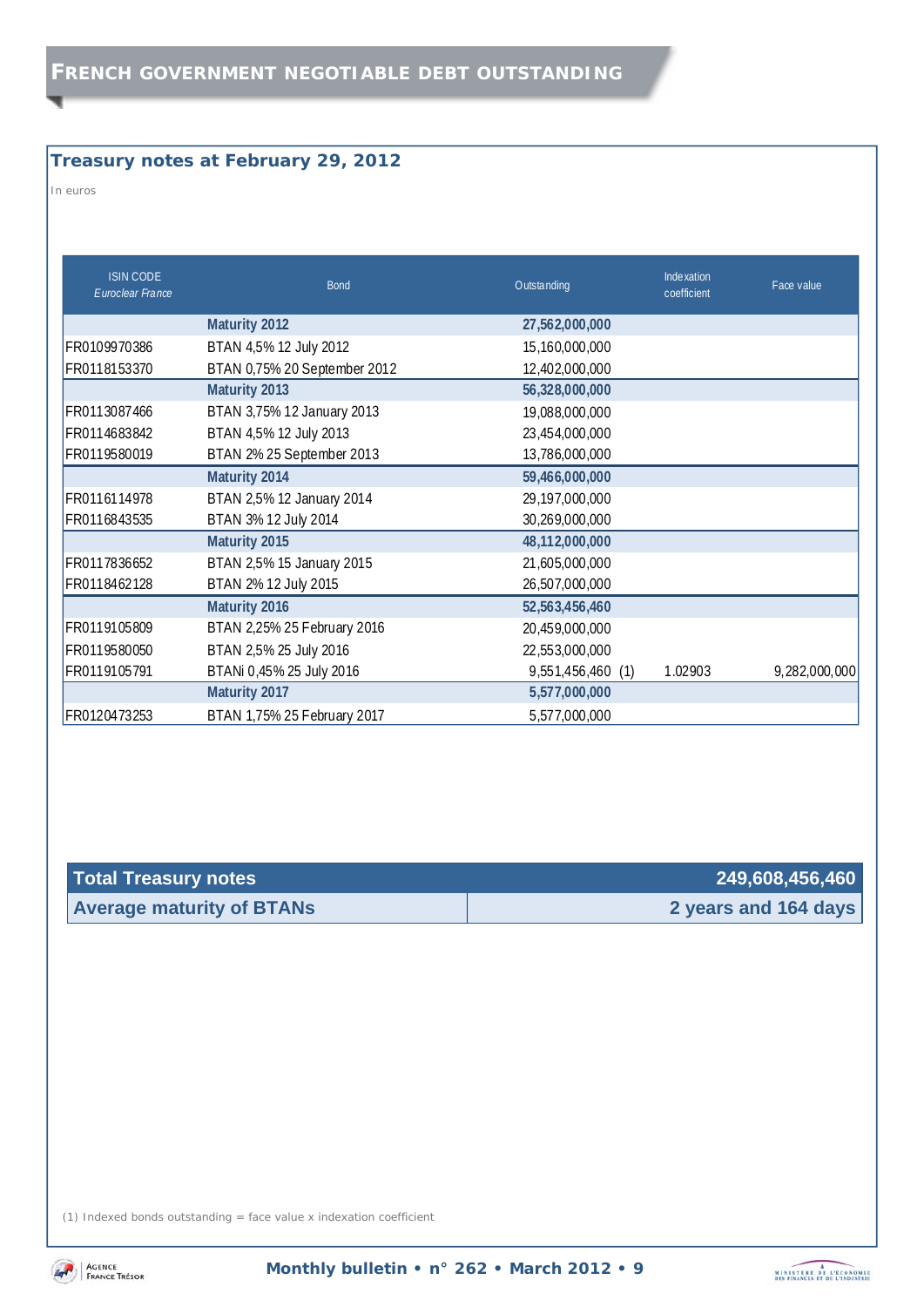# **Fungible Treasury bonds at February 29, 2012**

*In euros* 

| <b>ISIN CODE</b><br>Euroclear France | <b>Bond</b>                     | Outstanding           | Indexation<br>coefficient | Face value     | <b>Stripped</b> |
|--------------------------------------|---------------------------------|-----------------------|---------------------------|----------------|-----------------|
|                                      | <b>Maturity 2012</b>            | 55,417,041,203        |                           |                |                 |
| FR0000188328                         | OAT 5% 25 April 2012            | 17,796,110,580        |                           |                | 0               |
| FR0000188013                         | OAT€i 3% 25 July 2012           | 13,469,110,360 (1)    | 1.22491                   | 10,996,000,000 | 0               |
| FR0000188690                         | OAT 4,75% 25 October 2012       | 18,716,122,924        |                           |                | 0               |
| FR0000570780                         | OAT 8,5% 26 December 2012       | 5,435,697,339         |                           |                |                 |
|                                      | Maturity 2013                   | 65,431,672,476        |                           |                |                 |
| FR0000188989                         | OAT 4% 25 April 2013            | 22,857,183,879        |                           |                | 0               |
| FR0000188955                         | OATi 2,5% 25 July 2013          | 18,359,730,918 (1)    | 1.16994                   | 15,692,882,471 | 0               |
| FR0010011130                         | OAT 4% 25 October 2013          | 24,214,757,679        |                           |                | 0               |
|                                      | Maturity 2014                   | 42,659,724,224        |                           |                |                 |
| FR0010061242                         | OAT 4% 25 April 2014            | 23,005,752,234        |                           |                | 0               |
| FR0010112052                         | OAT 4% 25 October 2014          | 19,653,971,990        |                           |                | 0               |
|                                      | Maturity 2015                   | 71,085,414,493        |                           |                |                 |
| FR0010163543                         | OAT 3,5% 25 April 2015          | 21,527,313,893        |                           |                | 0               |
| FR0010135525                         | OAT€i 1,6% 25 July 2015         | 16,322,100,600 (1)    | 1.16155                   | 14,052,000,000 | 0               |
| FR0010216481                         | OAT 3% 25 October 2015          | 33,236,000,000        |                           |                | 0               |
|                                      | Maturity 2016                   | 56,770,000,000        |                           |                |                 |
| FR0010288357                         | OAT 3,25% 25 April 2016         | 27,981,000,000        |                           |                |                 |
| FR0000187361                         | OAT 5% 25 October 2016          | 28,789,000,000        |                           |                | 601,263,600     |
|                                      | Maturity 2017                   | 73,789,000,150        |                           |                |                 |
| FR0010415331                         | OAT 3,75% 25 April 2017         | 30,235,000,000        |                           |                |                 |
| FR0010235176                         | OATi 1% 25 July 2017            | 22,432,000,150 (1)    | 1.11077                   | 20,195,000,000 |                 |
| FR0010517417                         | OAT 4,25% 25 October 2017       | 21,122,000,000        |                           |                | 0               |
|                                      | Maturity 2018                   | 48,163,000,000        |                           |                |                 |
| FR0010604983                         | OAT 4% 25 April 2018            | 25,520,000,000        |                           |                | 0               |
| FR0010670737                         | OAT 4,25% 25 October 2018       | 22,643,000,000        |                           |                | $\Omega$        |
|                                      | Maturity 2019                   | 69,960,654,693        |                           |                |                 |
| FR0000189151                         | OAT 4,25% 25 April 2019         | 28,002,000,000        |                           |                | 0               |
| FR0010850032                         | OATi 1,3% 25 July 2019          | 8,481,645,340 (1)     | 1.04531                   | 8,114,000,000  |                 |
| FR0000570921                         | OAT 8,5% 25 October 2019        | 8,844,392,893         |                           |                | 5,708,300,100   |
| FR0010776161                         | OAT 3,75% 25 October 2019       | 24,610,000,000        |                           |                | 0               |
| FR0000570954                         | OAT cap. 9,82% 31 December 2019 | 22,616,460<br>(2)     |                           | 6,692,154      |                 |
|                                      | Maturity 2020                   | 84,293,765,750        |                           |                |                 |
| FR0010854182                         | OAT 3,5% 25 April 2020          | 29,871,000,000        |                           |                | 0               |
| FR0010050559                         | OAT€i 2,25% 25 July 2020        | 23,677,765,750 (1)    | 1.18537                   | 19,975,000,000 | 0               |
| FR0010949651                         | OAT 2,5% 25 October 2020        | 30,745,000,000        |                           |                | 0               |
|                                      | Maturity 2021                   | 59,355,000,000        |                           |                |                 |
| FR0010192997                         | OAT 3,75% 25 April 2021         | 31,402,000,000        |                           |                | 212,766,800     |
| FR0011059088                         | OAT 3,25% 25 October 2021       | 27,953,000,000        |                           |                |                 |
|                                      | Maturity 2022                   | 21,992,076,310        |                           |                |                 |
| FR0000571044                         | OAT 8,25% 25 April 2022         | 1,243,939,990         |                           |                | 748,768,400     |
| FR0011196856                         | OAT 3% 25 April 2022            | 6,515,000,000         |                           |                |                 |
| FR0010899765                         | OAT€i 1,1% 25 July 2022         | 14,233,136,320<br>(1) | 1.05376                   | 13,507,000,000 |                 |
|                                      | Maturity 2023                   | 52,117,050,303        |                           |                |                 |
| FR0000571085                         | OAT 8,5% 25 April 2023          | 10,606,195,903        |                           |                | 6,560,825,000   |
| FR0010585901                         | OATi 2,1% 25 July 2023          | 10,022,854,400 (1)    | 1.07680                   | 9,308,000,000  |                 |
| FR0010466938                         | OAT 4,25% 25 October 2023       | 31,488,000,000        |                           |                | 422,452,000     |

(1) Indexed bonds outstanding = face value x indexation coefficient

(2) Including coupons capitalized at 12/31/2010 ; not open to subscription

(3) Value updated on 03/28/2010 ; not open to subscription

OATi: OAT indexed on the French consumer prices index (excluding tobacco)

OAT€i: OAT indexed on the eurozone harmonized index of consumer prices (excluding tobacco)

![](_page_9_Picture_8.jpeg)

**Monthly bulletin • n° 262 • March 2012 • 10** 

![](_page_9_Picture_10.jpeg)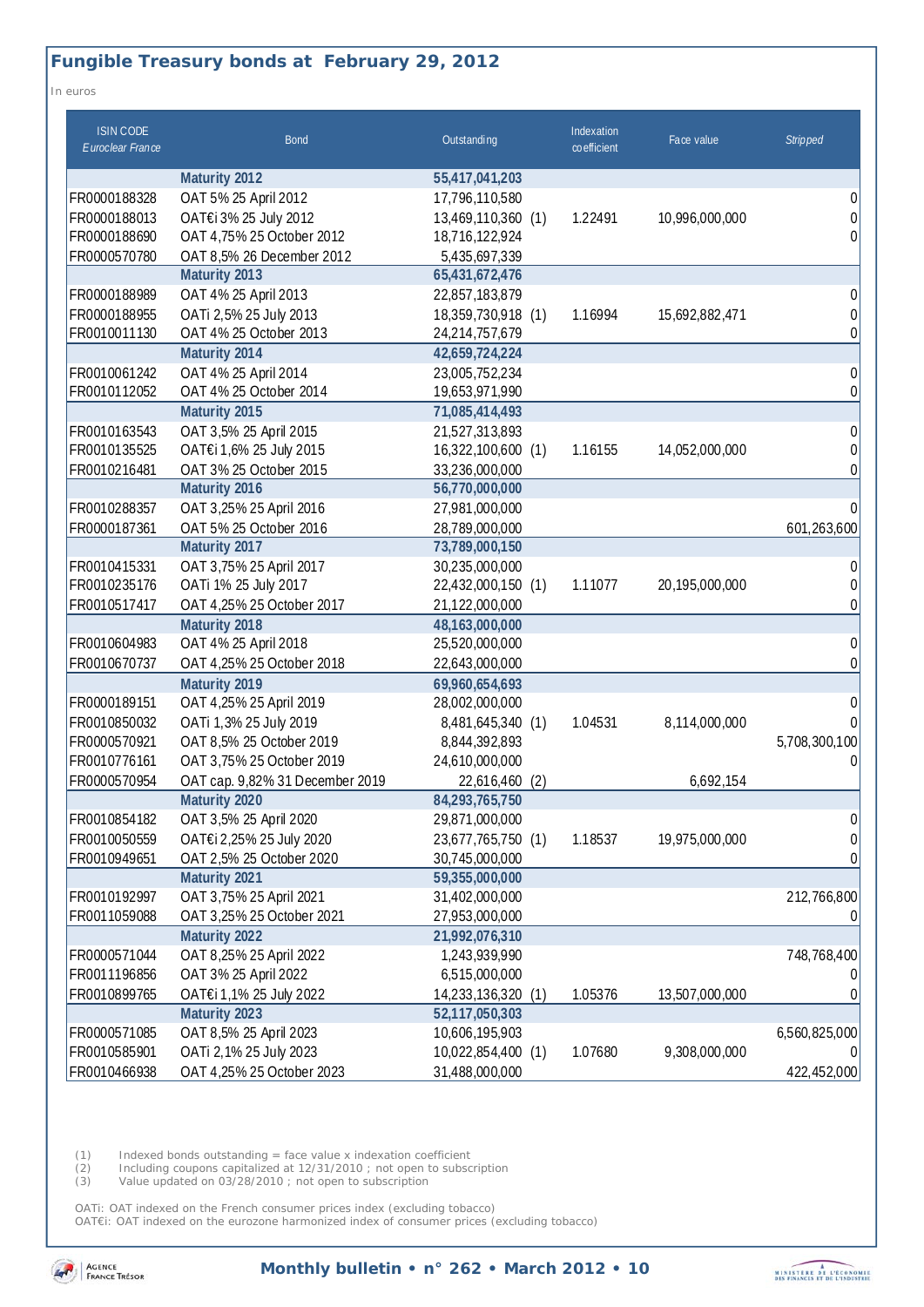### **Fungible Treasury bonds at February 29, 2012**

*In euros* 

| <b>ISIN CODE</b><br>Euroclear France | <b>Bond</b>                   | Outstanding          | Indexation<br>coefficient | Face value    | <b>Stripped</b> |
|--------------------------------------|-------------------------------|----------------------|---------------------------|---------------|-----------------|
|                                      | Maturity 2025                 | 15,873,928,118       |                           |               |                 |
| FR0000571150                         | OAT 6% 25 October 2025        | 15,873,928,118       |                           |               | 3,094,326,900   |
|                                      | Maturity 2026                 | 24,383,000,000       |                           |               |                 |
| FR0010916924                         | OAT 3,5% 25 April 2026        | 24,383,000,000       |                           |               | 500,050,000     |
|                                      | Maturity 2027                 | 4,363,524,880        |                           |               |                 |
| FR0011008705                         | OAT€i 1,85% 25 July 2027      | 4,363,524,880<br>(1) | 1.03844                   | 4,202,000,000 | 0               |
|                                      | Maturity 2028                 | 18,064,429           |                           |               |                 |
| FR0000571226                         | OAT zéro coupon 28 March 2028 | 18,064,429<br>(3)    |                           | 46,232,603    |                 |
|                                      | Maturity 2029                 | 33,412,606,787       |                           |               |                 |
| FR0000571218                         | OAT 5,5% 25 April 2029        | 24,265,880,458       |                           |               | 3,691,909,500   |
| FR0000186413                         | OATi 3,4% 25 July 2029        | 9,146,726,329 (1)    | 1.22756                   | 7,451,144,000 | 0               |
|                                      | Maturity 2032                 | 33,983,678,980       |                           |               |                 |
| FR0000188799                         | OAT€i 3,15% 25 July 2032      | 11,252,356,380 (1)   | 1.20102                   | 9,369,000,000 | $\Omega$        |
| FR0000187635                         | OAT 5,75% 25 October 2032     | 22,731,322,600       |                           |               | 10,746,999,000  |
|                                      | Maturity 2035                 | 19,089,000,000       |                           |               |                 |
| FR0010070060                         | OAT 4,75% 25 April 2035       | 19,089,000,000       |                           |               | 4,379,386,000   |
|                                      | Maturity 2038                 | 23,889,000,000       |                           |               |                 |
| FR0010371401                         | OAT 4% 25 October 2038        | 23,889,000,000       |                           |               | 4,486,350,000   |
|                                      | Maturity 2040                 | 9,054,881,670        |                           |               |                 |
| FR0010447367                         | OAT€i 1,8% 25 July 2040       | 9,054,881,670<br>(1) | 1.11253                   | 8,139,000,000 | $\theta$        |
|                                      | Maturity 2041                 | 20,122,000,000       |                           |               |                 |
| FR0010773192                         | OAT 4,5% 25 April 2041        | 20,122,000,000       |                           |               | 3,464,500,000   |
|                                      | Maturity 2055                 | 14,926,000,000       |                           |               |                 |
| FR0010171975                         | OAT 4% 25 April 2055          | 14,926,000,000       |                           |               | 4,825,267,000   |
|                                      | Maturity 2060                 | 8,167,000,000        |                           |               |                 |
| FR0010870956                         | OAT 4% 25 April 2060          | 8,167,000,000        |                           |               | 2,233,900,000   |

| Total fungible Treasury bonds | 908,317,084,466      |
|-------------------------------|----------------------|
| Stripped outstanding          | 51,677,064,300       |
| As a % of strippable bonds    | $5.9 \%$             |
| <b>Average maturity</b>       | 9 years and 291 days |

(1) Indexed bonds outstanding = face value x indexation coefficient

(2) Including coupons capitalized at 12/31/2010 ; not open to subscription

(3) Value updated on 03/28/2010 ; not open to subscription

OATi: OAT indexed on the French consumer prices index (excluding tobacco) OAT€i: OAT indexed on the eurozone harmonized index of consumer prices (excluding tobacco)

![](_page_10_Picture_8.jpeg)

**Monthly bulletin • n° 262 • March 2012 • 11** 

![](_page_10_Picture_10.jpeg)